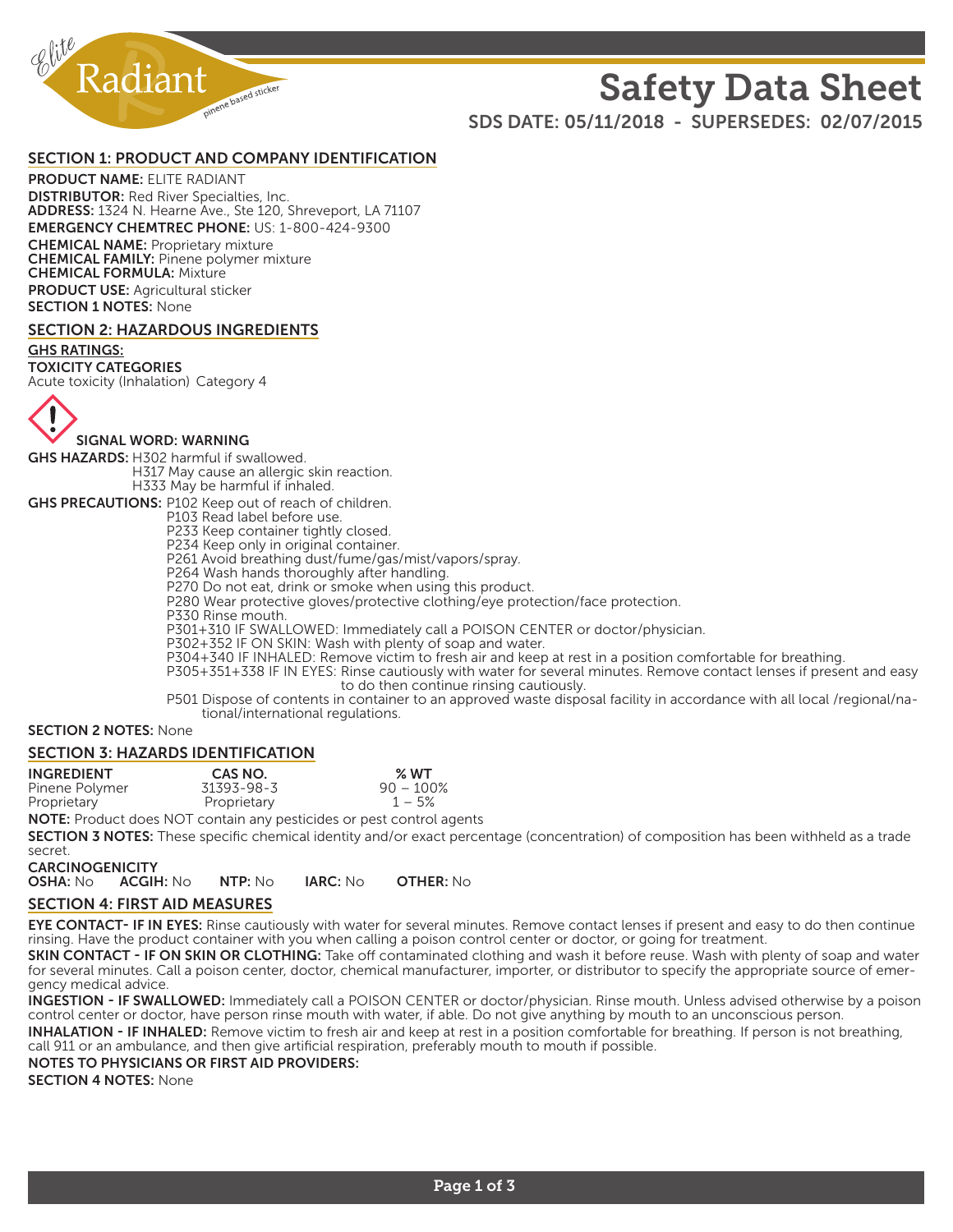

## Safety Data Sheet SDS DATE: 05/11/2018 - SUPERSEDES: 02/07/2015

#### SECTION 5: FIRE FIGHTING MEASURES

### NFPA HAZARD CLASSIFICATION<br>HEALTH: 2 FLAMMABILITY:

FLAMMABILITY: 1 REACTIVITY: 0 OTHER: -

IN CASE OF FIRE: Foam, dry chemical, CO2.

SPECIAL FIRE FIGHTING PROCEDURES: Use alcohol-type or universal-type foams on larger fires. Smaller fires should be extinguished with carbon dioxide or dry chemical. Do not use water or foam directly on the fire. Use self-contained breathing apparatus with fighting any fire in an enclosed area.

#### UNUSUAL FIRE AND EXPLOSION HAZARDS: None known

HAZARDOUS DECOMPOSITION PRODUCTS: Burning may produce toxic fumes, carbon monoxide, carbon dioxide, aliphatic aldehydes, and carboxylic acids.

SECTION 5 NOTES: None

#### SECTION 6: ACCIDENTAL RELEASE MEASURES

ACCIDENTAL RELEASE MEASURES: Surround and absorb all spills. Material should be collected and disposed in proper manner. Dike the area to prevent spill from spreading. Soak up spill with a suitable absorbent such as clay, sawdust or kitty litter. Sweep up absorbed material and place in a chemical waste container for disposal. Wear suitable protective equipment. **SECTION 6 NOTES: None** 

### SECTION 7: HANDLING AND STORAGE

HANDLING: Keep out of reach of children. Read label before use. Do not eat, drink or smoke when using this product. Avoid breathing dust/ fume/gas/mist/vapors/spray. Wash hands thoroughly after handling. Wear protective gloves/protective clothing/eye protection/face protection.

STORAGE: Store in a cool well-ventilated place. Keep in original container tightly closed. Do not reuse empty container. Do not store with food, feed, or other material to be used or consumed by humans or animals. Do not contaminate water supplies. For optimal storage, store between 40° and 90° F.

#### SECTION 7 NOTES: None

#### SECTION 8: EXPOSURE CONTROLS / PERSONAL PROTECTION

CONTAINS NO SUBSTANCES WITH OCCUPATIONAL EXPOSURE LIMIT VALUES

VENTILATION: Normal room ventilation (mechanical) or outdoor use should be satisfactory.

RESPIRATORY PROTECTION: Not necessary unless ventilation is inadequate. Then use OSHA or NIOSH approved respirator, as appropriate. EYE PROTECTION: Chemical goggles and face shield

**SKIN PROTECTION:** Chemical gloves, long-sleeved shirts and pants.

**OTHER PROTECTIVE CLOTHING OR EQUIPMENT:** Eye wash and safety shower should be easily accessible.

WORK HYGIENIC PRACTICES: Wash thoroughly with soap and water after handling product and before eating, drinking, or using tobacco products. Clean affected clothing, shoes, and protective equipment before reuse.

**EXPOSURE GUIDELINES:** If exposed, see section 4 for acute exposure first aid.

**SECTION 8 NOTES: None** 

#### SECTION 9: PHYSICAL AND CHEMICAL PROPERTIES

| <b>APPEARANCE:</b> Dark amber-red                                                   |                   |                   | <b>FLAMMABLE LIMITS IN AIR, UPPER: Unknown</b>                      |  | <b>LOWER: Unknown</b>               |
|-------------------------------------------------------------------------------------|-------------------|-------------------|---------------------------------------------------------------------|--|-------------------------------------|
| <b>ODOR:</b> Characteristic pinene hydrocarbon<br><b>ORDER THRESHOLD: Not known</b> |                   |                   | (% BY VOLUME)<br>VAPOR PRESSURE (mmHg): @                           |  | <b>F:</b> Unknown <b>C:</b> Unknown |
| <b>PHYSICAL STATE:</b> Viscous liquid                                               |                   |                   | VAPOR DENSITY (AIR = 1): $@$                                        |  | <b>F:</b> Unknown <b>C:</b> Unknown |
| PH AS SUPPLIED: Not applicable                                                      |                   |                   | <b>RELATIVE DENSITY: 0.948 to 0.954</b>                             |  |                                     |
| PH (OTHER):<br><b>INITIAL BOILING POINT: F: Unknown</b>                             |                   | C: Unknown        | <b>EVAPORATION RATE: Unknown</b><br><b>BASIS (butyl acetate=1):</b> |  |                                     |
| <b>BOILING POINT RANGE: F: Unknown</b>                                              |                   | <b>C:</b> Unknown | <b>SOLUBILITY IN WATER: Dispersible</b>                             |  |                                     |
| <b>MELTING POINT:</b>                                                               | <b>F:</b> Unknown | C: Unknown        | PARTITION COEFFICIENT: n-octanol/water): Unknown                    |  |                                     |
| <b>FREEZING POINT:</b>                                                              | <b>F:</b> Unknown | C: Unknown        | <b>AUTO-IGNITION TEPERATURE: Unknown</b>                            |  |                                     |
| <b>FLASH POINT:</b>                                                                 | F: > 200          | C: >9.3           | <b>DECOMPOSITION TEMPERATURE: Unknown</b>                           |  |                                     |
| <b>METHOD USED: PMCC</b>                                                            |                   |                   | <b>VISCOSITY: @</b> Not determined <b>F:</b> Unknown                |  | C: Unknown                          |

FLAMMABILITY (solid, gas):

**SECTION 9 NOTES:** Values are not product specifications.

Note: These physical data are typical values based on material tested but may vary from sample to sample. Typical values should not be con-<br>strued as a guaranteed analysis of any specific lot or as specification items.